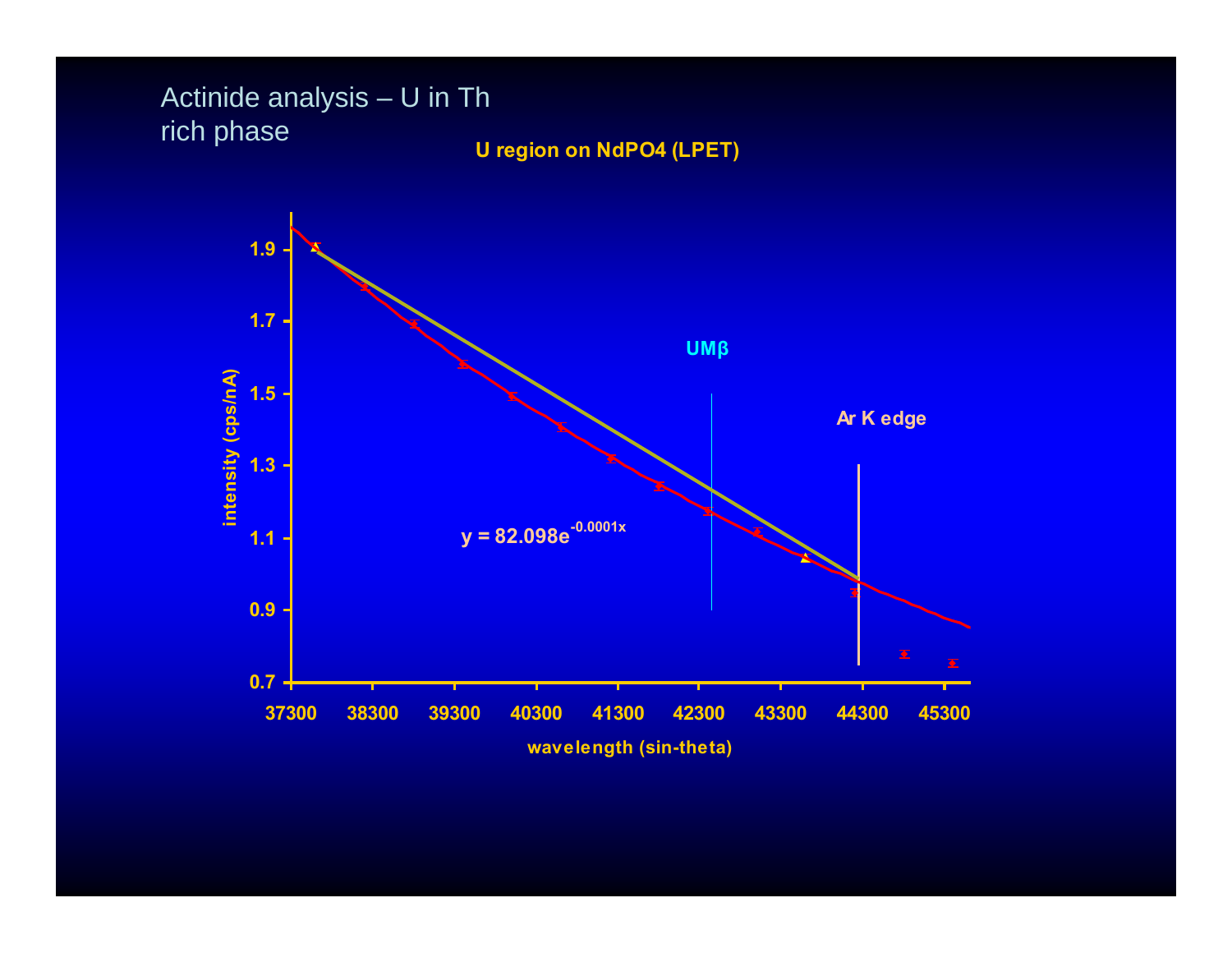| <b>Element</b>  | <b>Shell</b>      | <b>Electron binding</b> | $E_0$ at $U_{\text{opt}}$ <sup>1</sup> | <b>Characterist</b> | <b>Emission</b> |
|-----------------|-------------------|-------------------------|----------------------------------------|---------------------|-----------------|
|                 |                   | energy (keV)            | (keV)                                  | ic line             | energy (keV)    |
| Pb              | $MV (3d^{5/2})$   | 2.484                   | $4.97 - 7.45$                          | $M\alpha1$          | 2.3455          |
|                 | MIV $(3d^{3/2})$  | 2.586                   | $5.17 - 7.76$                          | $M\beta$            | 2.4427          |
|                 | LIII $(2p^{1/2})$ | 13.035                  | $26.07 - 39.11$                        | $L\alpha$ 1         | 10.5515         |
| <b>Th</b>       | $MV (3d^{5/2})$   | 3.332                   | $6.66 - 10.00$                         | $M\alpha$           | 2.9961          |
|                 | LIII $(2p^{1/2})$ | 16.300                  | $32.6 - 48.9$                          | $L\alpha$ 1         | 12.6520         |
| $\sf U$         | $MV (3d^{5/2})$   | 3.552                   | $7.10 - 10.66$                         | $M\alpha$ 1         | 3.1708          |
|                 | MIV $(3d^{3/2})$  | 3.728                   | $7.46 - 11.18$                         | $M\beta$            | 3.3367          |
|                 | LIII $(2p^{3/2})$ | 17.166                  | $34.33 - 51.50$                        | $L\alpha$ 1         | 13.6147         |
| $\mathsf{P}$    | K(1s)             | 2.146                   | $4.29 - 6.44$                          | $K\alpha$ 1         | 2.0137          |
| La              | LIII $(2p^{3/2})$ | 5.483                   | $10.97 - 16.45$                        | $L\alpha$ 1         | 4.65097         |
|                 |                   |                         |                                        | $L\beta$ 2          | 5.3835          |
|                 | LII $(2p^{1/2})$  | 5.891                   | $11.78 - 17.67$                        | $L\beta1$           | 5.0421          |
| Ce              | LIII $(2p^{3/2})$ | 5.723                   | $11.45 - 17.17$                        | $L\alpha$ 1         | 4.8402          |
|                 |                   |                         |                                        | $L\beta$ 2          | 5.6134          |
|                 | LII $(2p^{1/2})$  | 6.164                   | $12.33 - 18.49$                        | $L\beta1$           | 5.2622          |
| <b>Nd</b>       | LIII $(2p^{3/2})$ | 6.208                   | $12.42 - 18.62$                        | $L\alpha$ 1         | 5.2304          |
|                 |                   |                         |                                        | $L\beta$ 2          | 6.0894          |
|                 | LII $(2P^{1/2})$  | 6.722                   | $13.44 - 20.17$                        | $L\beta1$           | 5.7216          |
| Yb <sup>2</sup> | LIII $(2p^{3/2})$ | 8.944                   | $17.89 - 26.83$                        | $L\alpha$ 1         | 7.4156          |
|                 |                   |                         |                                        | $L\beta$ 2          | 8.7588          |
|                 | LII $(2p^{1/2})$  | 9.978                   | $19.96 - 29.93$                        | $L\beta1$           | 8.4018          |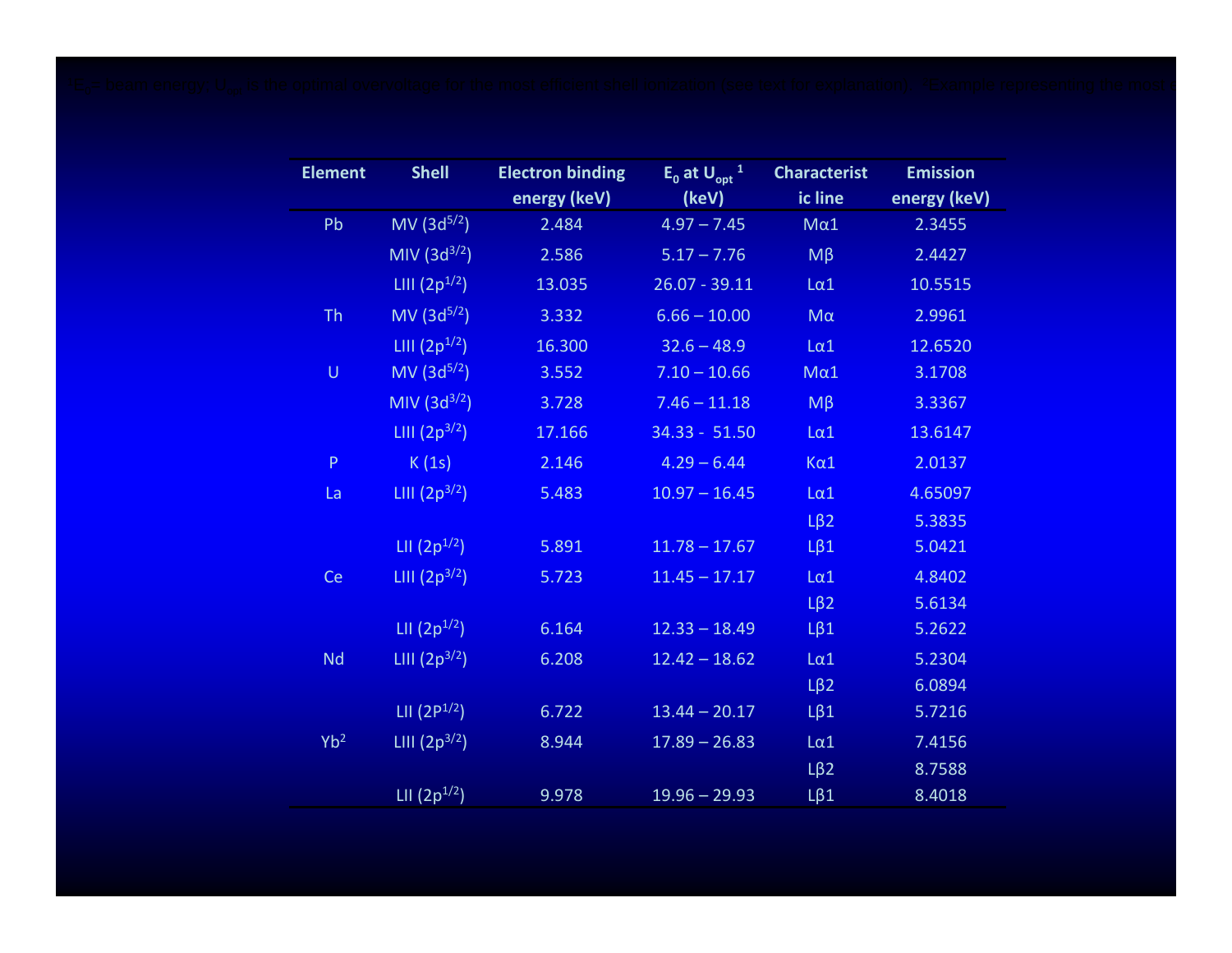# Th interferences on U-M region

# Th absorption edges significant for high Th monazite

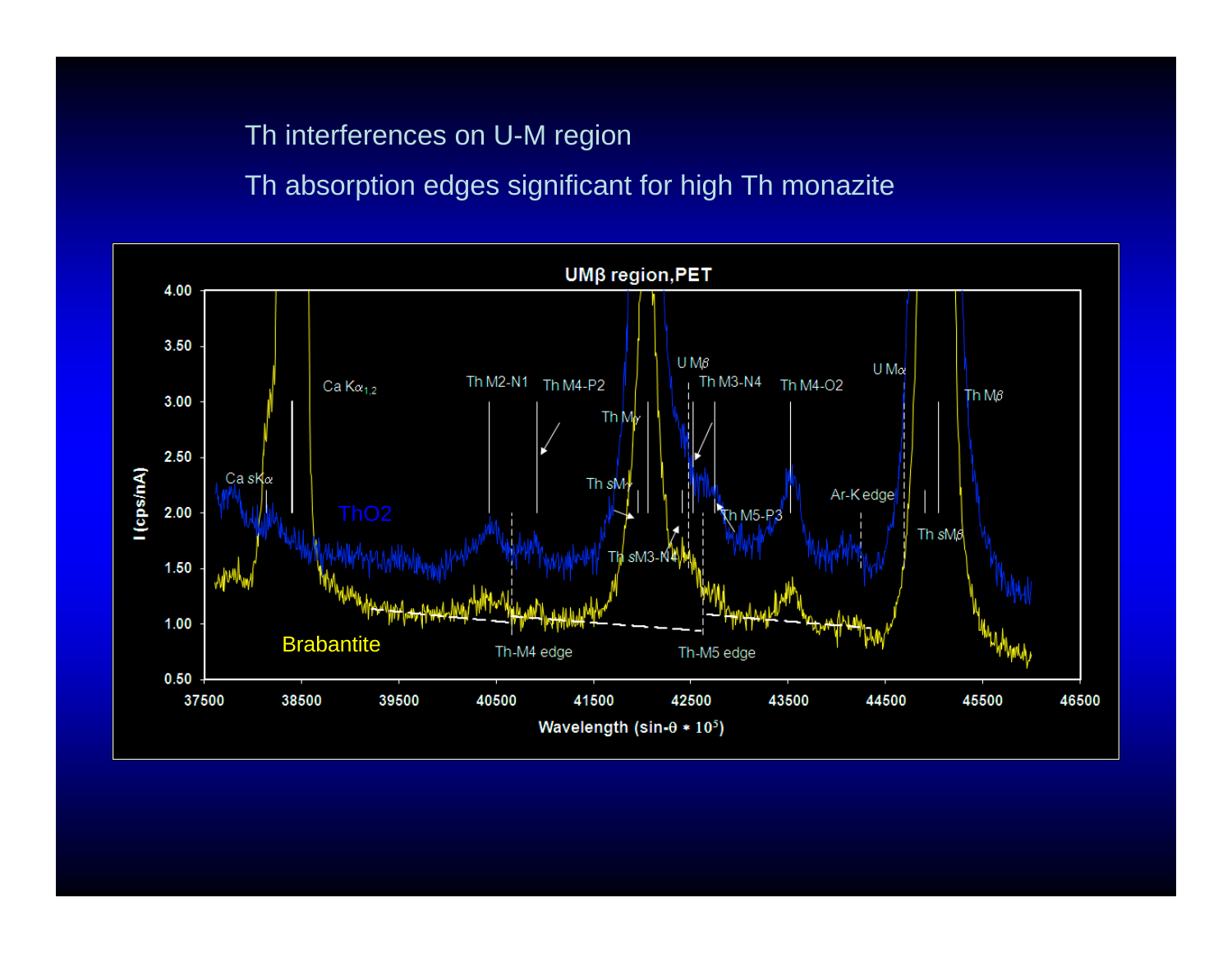#### Monazite GSC 8153 U-region (PET)

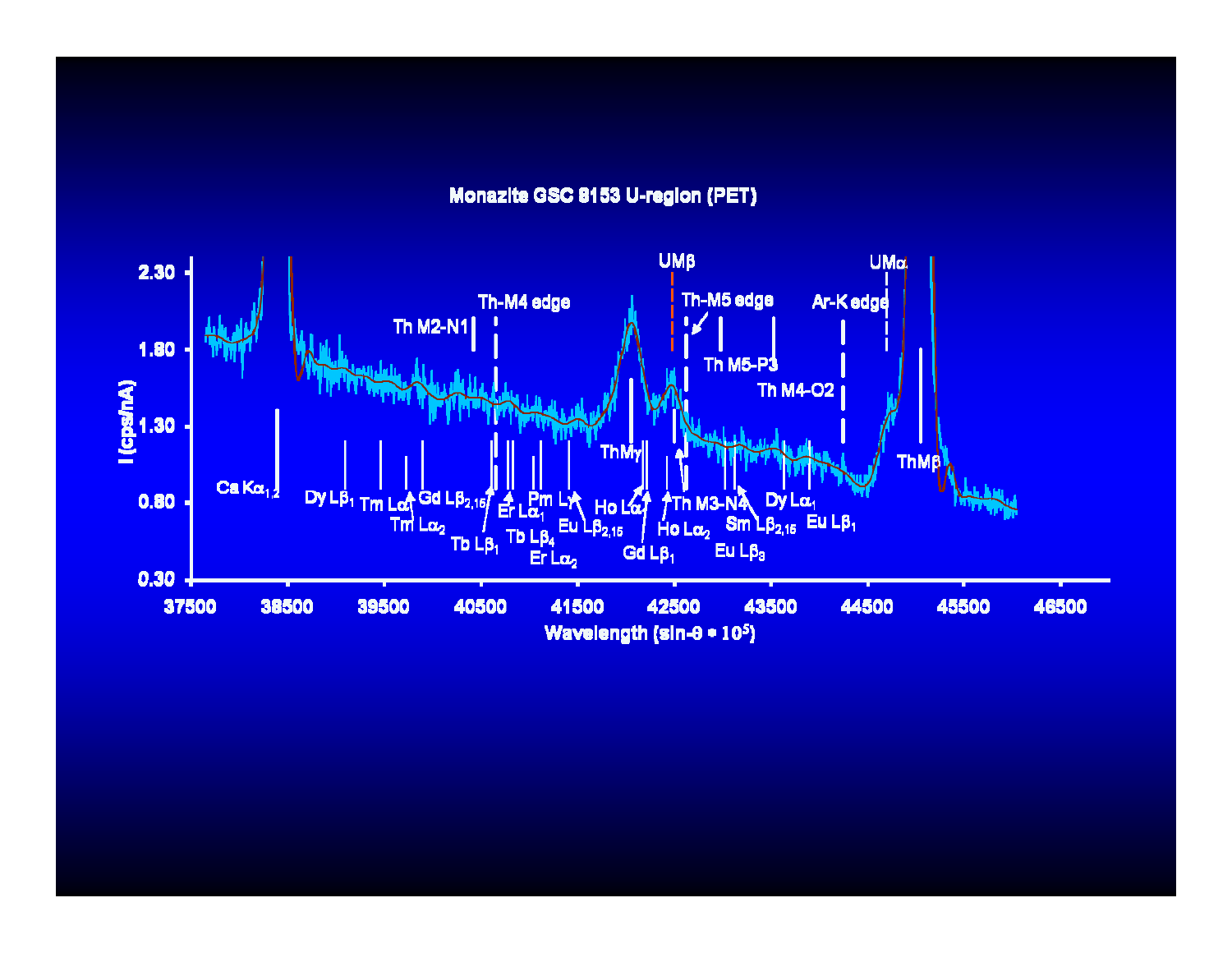## CaTh(PO4)2

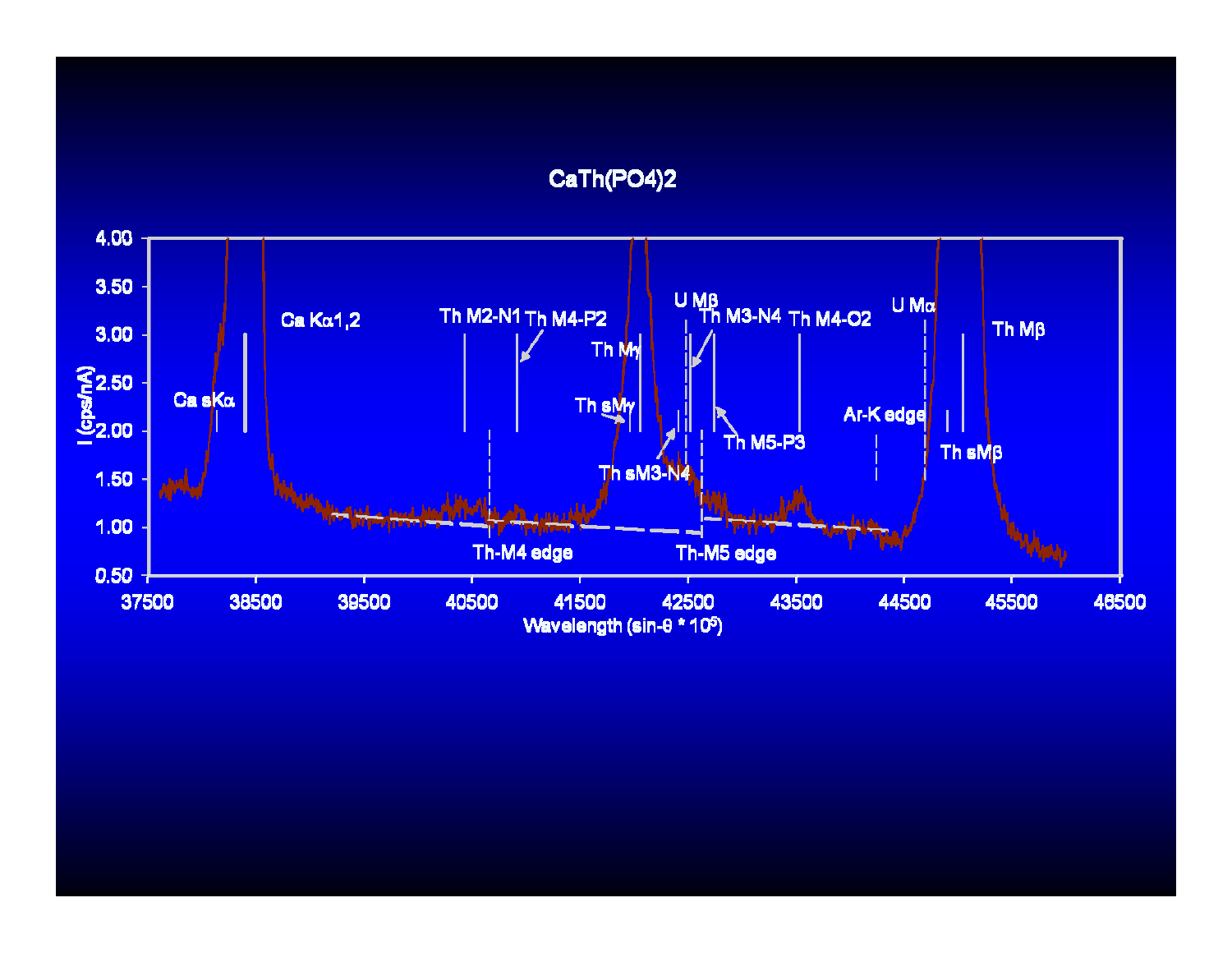U region (PET) vs. Th

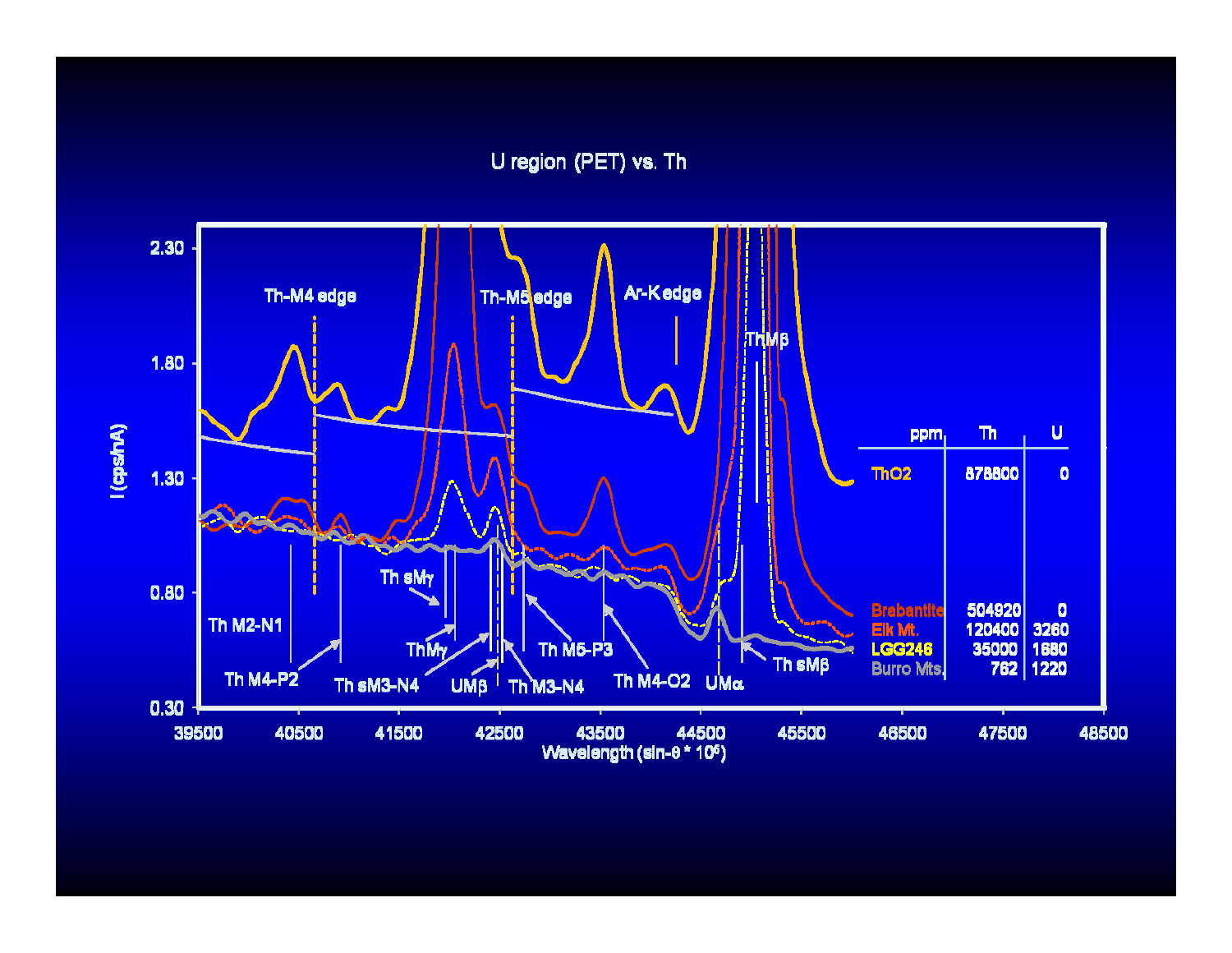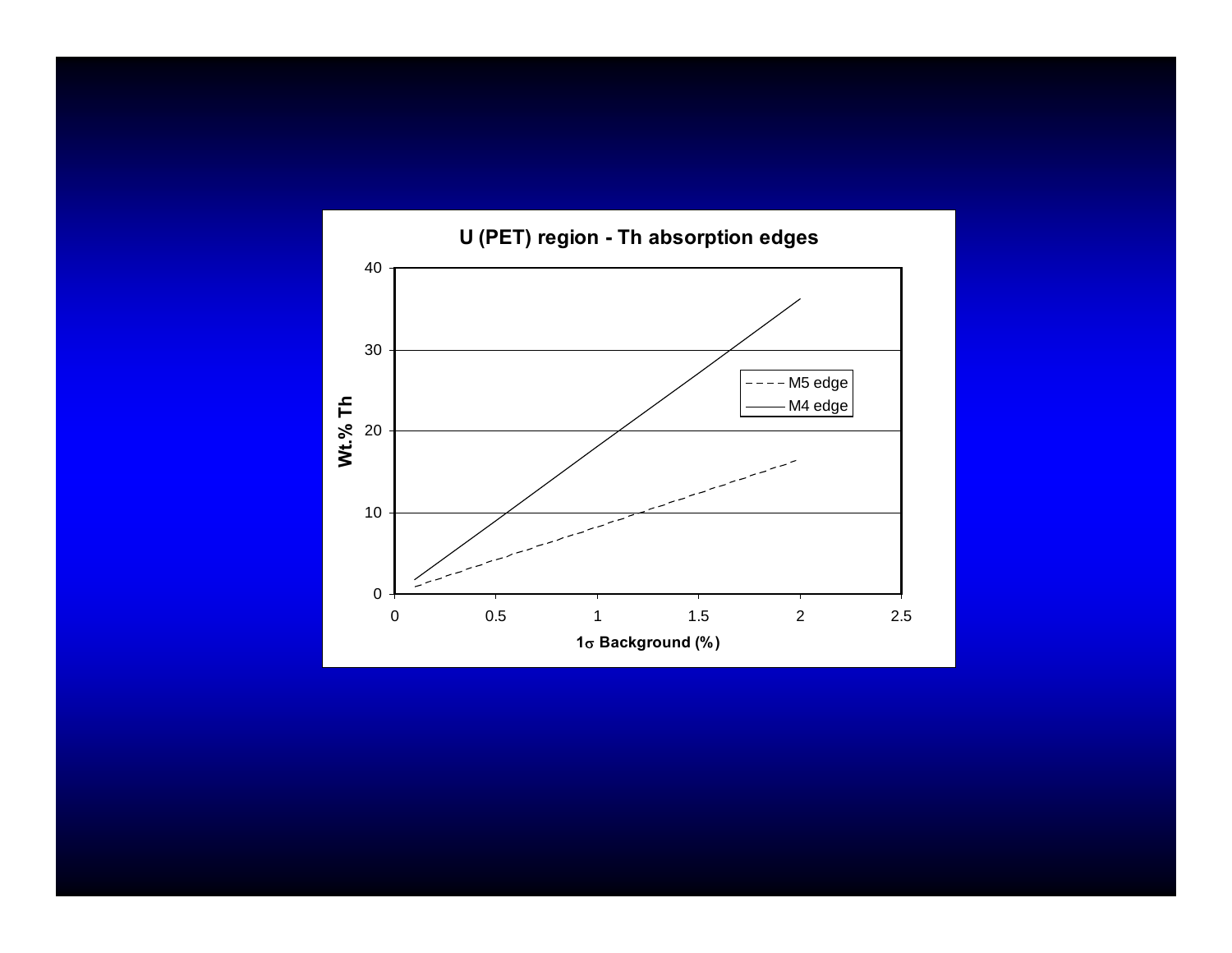#### Interference effects

## The case of mutual interference of first order lines